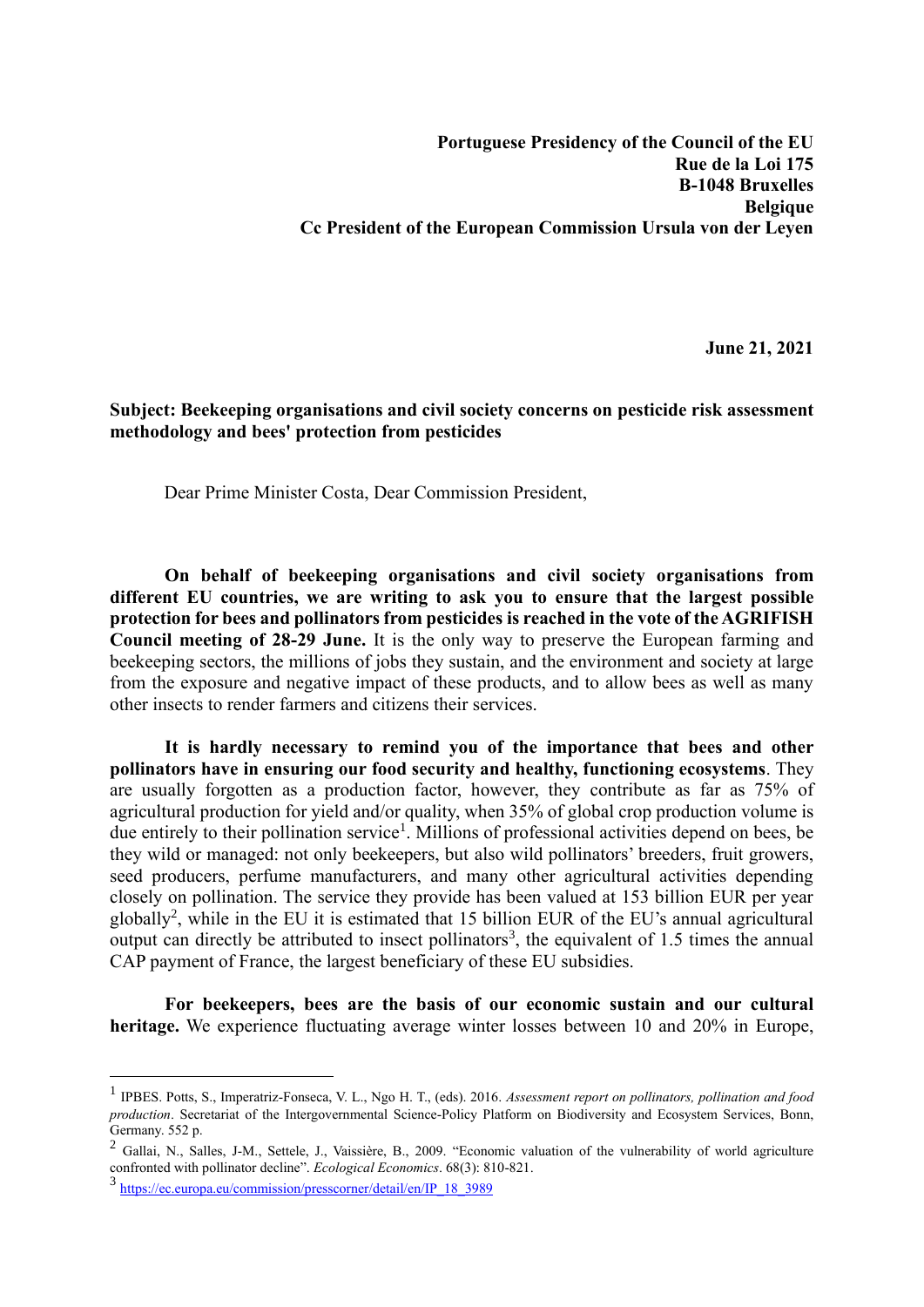reaching up to 44,5% in Germany in the last years (winter  $2015/2016$ <sup>4</sup>. This is already putting a burden on beekeeping as a sector and on the pollination potential of insects. Please consider that if managed bees experience troubles, other wild bees or insects suffer as well – indeed, nearly 80% of total insect biomass have disappeared in almost 30 years in Europe<sup>5</sup>.

**Many factors threaten bees and other insect pollinators' survival, and with them, global pollination ecosystem services, as well as beekeeping and (many) farming economic activities.** Indeed, not only pesticides affect them, but also climate change, unsustainable agricultural practices, pests and diseases, invasive species or land-use change<sup>6</sup>, and that is why **pesticides should have the most limited impact, ideally no impact at all, on bees and other pollinators.**

The importance of pollinators is well-known and recognised by EU institutions. The Council of Ministers concluded that it "ENDORSES the goal of developing a European sustainable food system, from production to consumption" and "EMPHASISES the vital role of pollinators for healthy ecosystems and food security"<sup>7</sup>. We request you to be coherent with these conclusions and ensure the greatest possible protection of pollinators in the framework of the authorisation of plant protection products.

**You have the opportunity to resolve a part of this dramatic situation.** The establishment of a new pesticide risk assessment methodology is in the process of being defined and in particular the trigger setting the point where higher tests are needed to assess the toxicity of a product. EFSA proposed, and risk managers from the EU Member States ratified, the threshold of 7% impact on colony strength as an acceptable effect in the risk assessment of pesticides on bees in 2013<sup>8</sup>. The threshold of 7% is based on the most updated science and is already implemented in practice, as stressed by some of the latest Draft Assessment Reports<sup>9</sup> agreed by the Commission and Member States<sup>10</sup>. Field trials performed by scientists proved the feasibility of detecting up to 5% in colony strength<sup>11</sup>. Furthermore, the recent ruling of the European Court of Justice clearly states the need to base decision-making on the most up-todate science<sup>12</sup>.

## **It came to our knowledge that while some countries are proposing to set this "***status quo***" threshold, keeping the level of protection for bees currently applied in risk**

<sup>&</sup>lt;sup>4</sup> Brodschneider, et al. 2016. "Preliminary analysis of loss rates of honey bee colonies during winter 2015/16 from the COLOSS survey". *Journal of Apicultural Research*, 55(5): 375-378.

<sup>5</sup> Hallmann, Caspar A., et al. 2017. "More than 75 percent decline over 27 years in total flying insect biomass in protected areas". *PloS one*, 12(10): e0185809.

<sup>6</sup> IPBES. Potts, S., Imperatriz-Fonseca, V. L., Ngo H. T., (eds). 2016. *Assessment report on pollinators, pollination and food production*. Secretariat of the Intergovernmental Science-Policy Platform on Biodiversity and Ecosystem Services, Bonn, Germany. 552 p.

<sup>&</sup>lt;sup>7</sup> Council of the European Union, Council Conclusions on the Farm to Fork Strategy, 19 October 2020, accessible at : <https://data.consilium.europa.eu/doc/document/ST-12099-2020-INIT/en/pdf>

<sup>&</sup>lt;sup>8</sup> EFSA. 2013. "Guidance on the Risk Assessment of Plant Protection Products on Bees (Apis Mellifera, Bombus Spp. and Solitary Bees)". *EFSA Journal,* 11(7): 3295. 266 p.

<sup>&</sup>lt;sup>9</sup> See Draft Assessment Reports of fenamidone, https://efsa.onlinelibrary.wiley.com/doi/epdf/10.2903/j.efsa.2016.4406, dimethoate[, https://efsa.onlinelibrary.wiley.com/doi/epdf/10.2903/j.efsa.2018.5454](https://efsa.onlinelibrary.wiley.com/doi/epdf/10.2903/j.efsa.2018.5454) and alpha-cypermethrin, [https://efsa.onlinelibrary.wiley.com/doi/epdf/10.2903/j.efsa.2018.5403.](https://efsa.onlinelibrary.wiley.com/doi/epdf/10.2903/j.efsa.2018.5403)

<sup>10</sup> <https://efsa.onlinelibrary.wiley.com/doi/pdf/10.2903/sp.efsa.2015.EN-924> (section 4 and post meeting note at page 25/26).

 $11$  Osterman J et al. 2019. "Clothianidin seed-treatment has no detectable negative impact on honeybee colonies and their pathogens". *Nature Communications*, 10(1): 692.

<sup>12</sup> CJEU, Judgment of the court, 6 May 2021, C-499/18, *Bayer CropScience AG and Bayer AG v. European Commission,*  [https://curia.europa.eu/juris/document/document.jsf?text=&docid=240844](https://curia.europa.eu/juris/document/document.jsf?text=&docid=240844&pageIndex=0&doclang=en&mode=req&dir=&occ=first&part=1&cid=99410)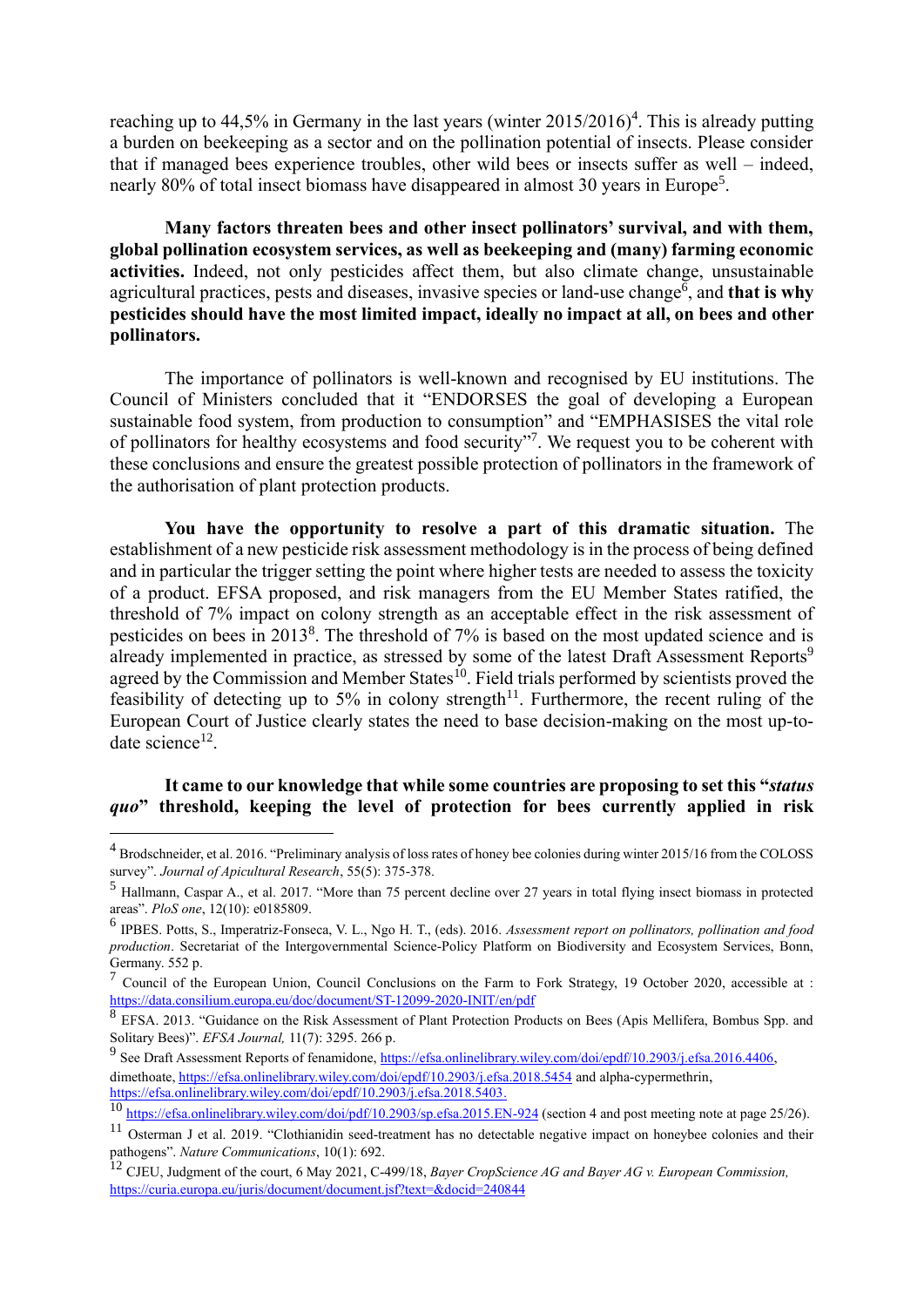**assessment, some others are proposing to set a higher threshold of up to 25% acceptable impact on colony strength, meaning having an even lower level of protection than what is already applied today!** If this threshold were chosen, it would mean that a 25% reduction in bee colony strength would be considered as acceptable as a result of pesticides impact (not considering all other threats on bees), which is considered by EFSA as a threshold that puts the survival of bee colonies to extreme risk!

**In our views, it is unacceptable to establish a framework which would give priority to the right to market and use pesticides over the regulators' duty to protect biodiversity, food security and environmental health.**

**Furthermore, by weakening the threshold for acceptable levels of impact on bee colonies, such framework would run against the requirements of Article 4 and Point 3.8.3 in Annex II of Regulation (EU) 1107/2009 (the Plant Protection Product Regulation), which expressly set out the protection goals for honeybees and colonies, and would breach the precautionary principle, on which such provisions are based.**

As civil society and beekeepers' representatives, we urge you to ensure the highest level of protection for bees and to consequently adopt a **0% threshold of impact in colony strength coming from the exposure to pesticides. In no case, however, Member States should depart from scientific evidence and exceed the 7% threshold which is already recognised by European scientific bodies as the maximum acceptable standard.**

As EU leaders, you have a duty to preserve biodiversity, food security and the beekeeping sector in the EU from unacceptable impacts from pesticides. Ensuring the lowest threshold is chosen as part of specific protection goals in the risk assessment of pesticides on bees is the sole course of action coherent with such duty.

Best regards,

Francesco Panella, President - **BeeLife European Beekeeping Coordination**

François Veillerette, President - **Pesticide Action Network Europe**

Matt Shardlow, Chief Executive - **Buglife**

Pedro Pozas Terrados, Executive Director - **Proyecto Gran Simio**

Gilles Ratia - **Apiservices**

Jeff Pettis, President - **Apimondia**

Fani Hatjina - **AREC**

Mattia Cappello - **APINCITTA' ASSOCIAZIONE AMBIENTALISTA**

Frank Alétru, President - **European Professional Beekeepers Association**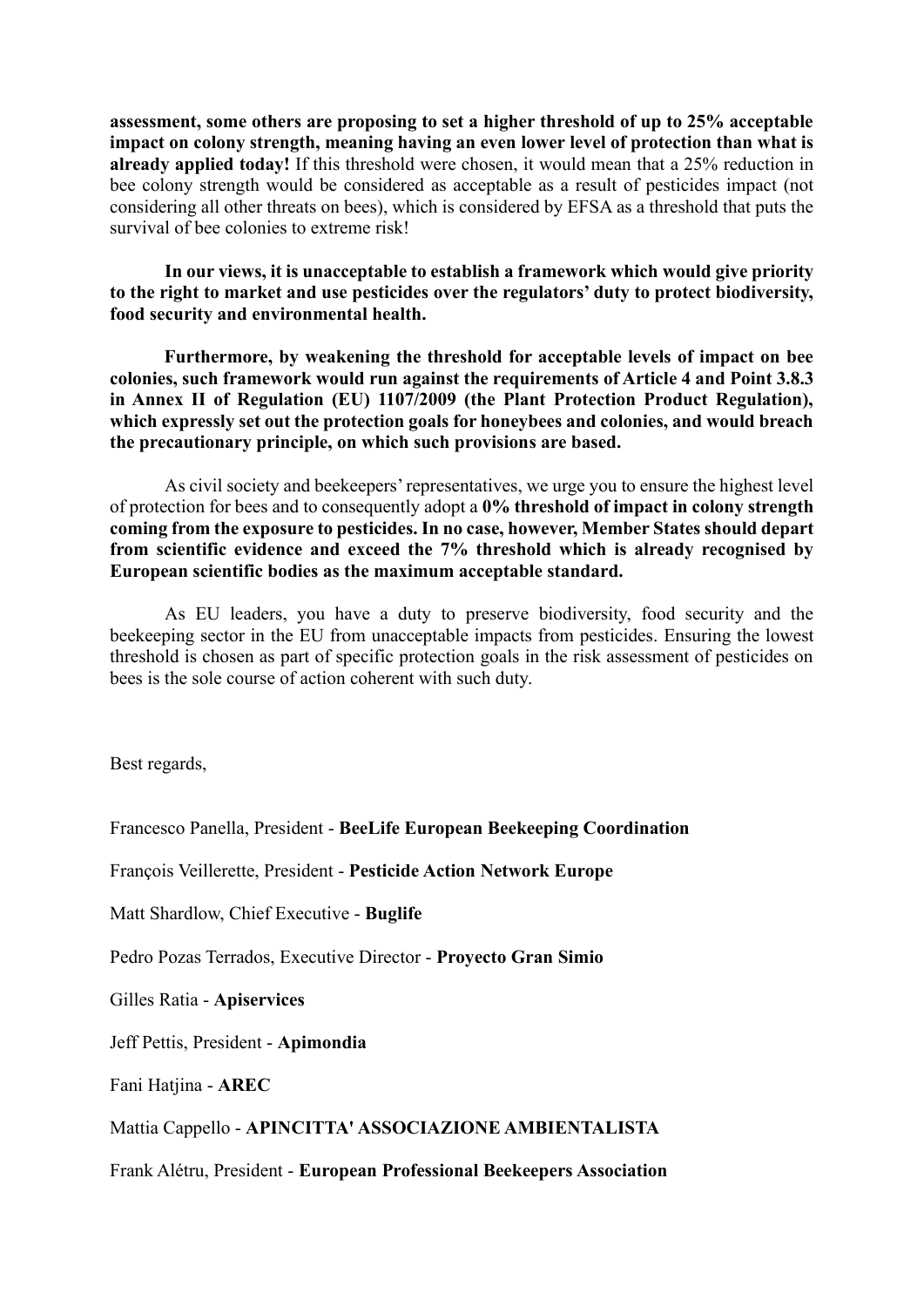Roberto Romizi - **ISDE Italia, International Society Doctors for Environment**

Eliane Keppens, President - **FAB-BBF Belgique Féd. apicole belge - Belgische Bijen Fédératie**

Christian Pons, President - **UNAF, Union nationale de l'apiculture française**

François Veillerette, Spokesperson - **Générations Futures**

Nina Holland, Researcher - **Corporate Europe Observatory**

Eoin Dubsky, Campaigner - **SumOfUs**

Béatrice Robrolle, President - **Terre d'Abeilles**

Jeremy Wates, Secretary General - **European Environmental Bureau**

Genon Jensen, Executive Director - **Health and Environment Alliance**

Nicolas Laarman, Executive Director - **POLLINIS**

Gabriela Strobel, PAN Germany Board - **Pestizid Aktions-Netzwerk e.V. (PAN Germany)**

Thomas Radetzki - **Aurelia Stiftung**

Roby Biwer, President - **Natur&ëmwelt a.s.b.l**.

Blanche Weber, President - **Mouvement Ecologique**

Andrejs Briedis, Chairman of the Council - **Latvijas Dabas fonds**

Martin Galea De Giovanni, Director - **Friends of the Earth Malta**

Gilles Dacheux, Coordinator - **Frères des Hommes Luxembourg**

Maria Staniszewska, Chairwoman - **Polish Ecological Club**

Giuseppe Cefalo, President - **UNAAPI Unione nazionale associazioni apistiche italiane**

Elizabeth Knight, Coordinator - **ASEED Europe**

Eduardo Cuoco, Director - **IFOAM Organics Europe**

Lina Paškevičiūtė, Chairwoman - **Aplinkosaugos koalicija**

Saskia Richartz, Campaign leader - **Wir haben es satt!**

Magda Stoczkiewicz, Deputy Director - **Greenpeace**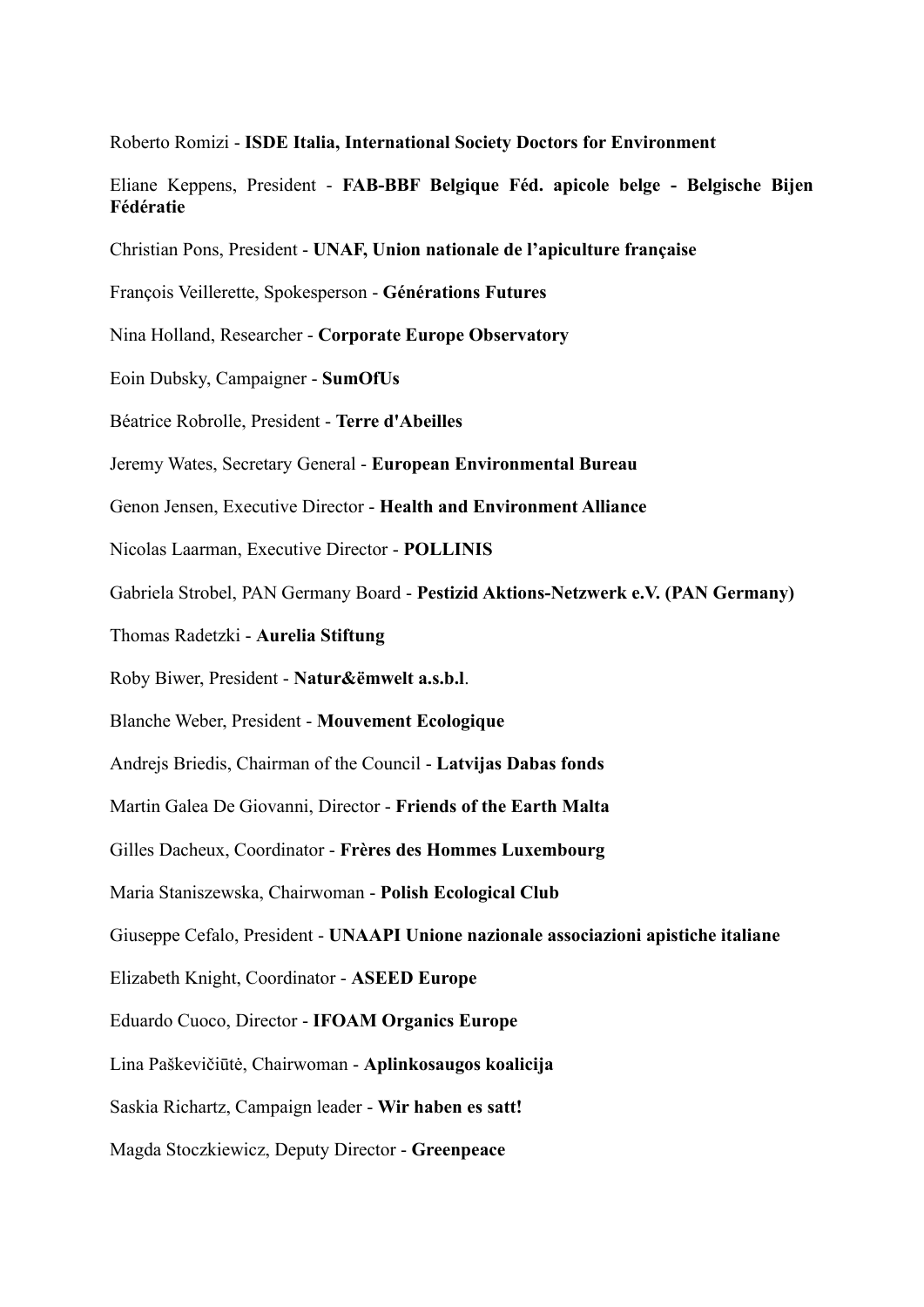